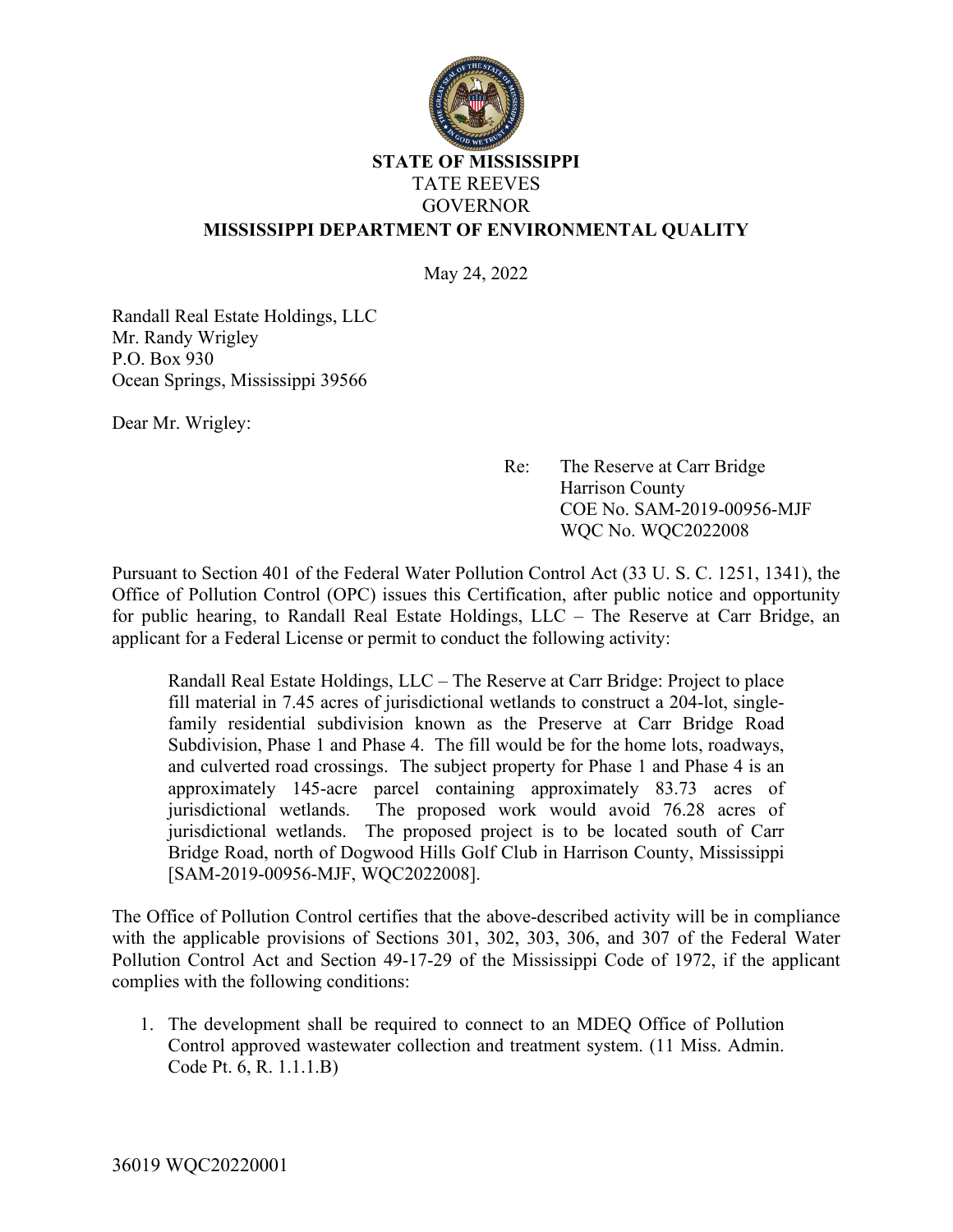- 2. All fill material and excavation areas shall have side slopes of at least 3:1 (horizontal: vertical) and shall be immediately seeded, stabilized, and maintained. (11 Miss. Admin. Code Pt. 6, R.1.1.1.B.)
- 3. Appropriate best management practices (BMPs) shall be properly installed and maintained to prevent the movement of sediment off-site and into adjacent drainage areas. Special care shall be taken prior to and during construction to prevent the movement of sediment into adjacent avoided wetland areas. In the event of any BMP failure, corrective actions shall be taken immediately. (11 Miss. Admin Code Pt. 6, R. 1.1.1.B.)
- 4. For projects greater than five acres of total ground disturbances including clearing, grading, excavating, or other construction activities, the applicant shall obtain the necessary coverage under the State of Mississippi's Large Construction Storm Water General NPDES Permit. For projects greater than one, to less the five acres of total ground disturbances including clearing, grading, excavating, or other construction activities, the applicant shall follow the conditions and limitations of the State of Mississippi's Small Construction Storm Water General NPDES Permit. No construction activities shall begin until the necessary approvals and/or permits have been obtained. (11 Miss. Admin. Code Pt. 6, R. 1.1.1.B.)
- 5. The Post Construction Water Quality Plan dated March 25, 2022, by Dennis Stieffel & Associates, P.A., Inc., shall be implemented concurrent with project construction and maintained as proposed. (11 Miss. Admin. Code Pt. 6, R 1.3.4 A (9))
- 6. Mitigation for the impacts of 7.45 acres of wetlands shall be provided by the purchase of mitigation credits from an approved mitigation bank. The number of credits must be in accordance with banking prospectus and should be based upon that required for impacting 7.45 acres of wetlands. Written verification of credit purchase must be provided to the Office of Pollution Control prior to the commencement of any work in the wetland or stream areas. (11 Miss. Admin. Code Pt. 6, R 1.3.4 A (2))
- 7. Turbidity outside the limits of a 750-foot mixing zone shall not exceed the ambient turbidity by more than 50 Nephelometric Turbidity Units. (11 Miss. Admin. Code Pt. 6, R. 2.2.A.)
- 8. No sewage, oil, refuse, or other pollutants shall be discharged into the watercourse. (11 Miss. Admin. Code Pt. 6, R. 2.2.A.(3))

The Office of Pollution Control also certifies that there are no limitations under Section 302 nor standards under Sections 306 and 307 of the Federal Water Pollution Control Act which are applicable to the applicant's above-described activity.